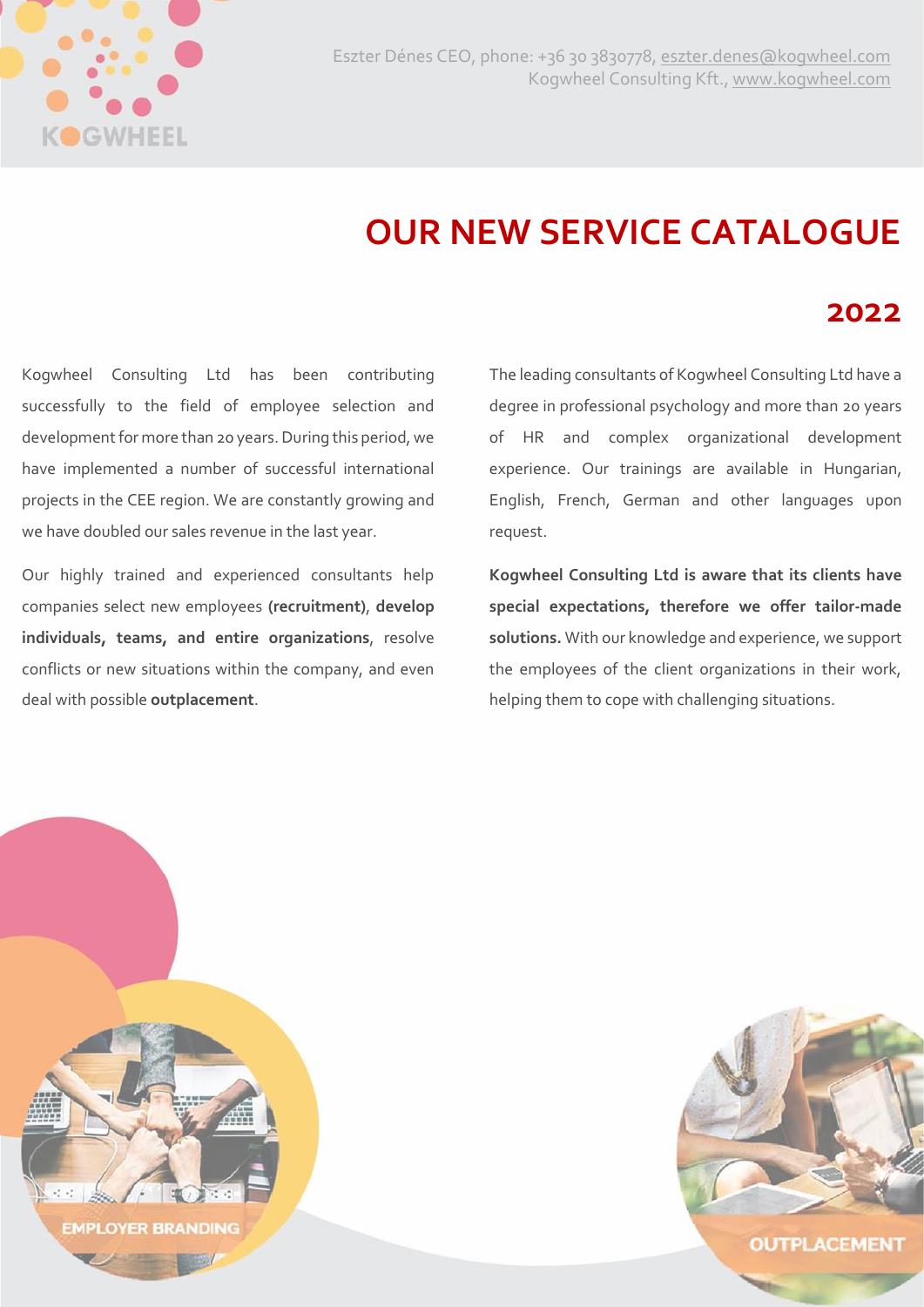

# **Overview of our services**

#### **Recruitment and competency measurement**

- **Assessment Center**
- **Development Center**
- **Psychological tests**
- **Motivational map method**
- **360° evaluation**
- **Organizational development diagnosis**

#### **Complex development programs**

- **Individual coaching (executive, both on manager and expert levels)**
- **Organizational development**
- **Change management programs**
- **Talent management programs**
- **First-time-manager programs**
- **Mentoring programs**
- **Team coaching**

#### **Outplacement**

#### **Employee Assistance Program**

#### **Wellness & Health Programs at the workplace**

- **Smoking Cessation program**
- **Ergonomic consulting, office health consulting**
- **Office yoga, office massage**
- **Nutrition consulting**
- **Stress-management programs**

#### **Skills development trainings**

#### Leadership development

- **Coaching skills for managers**
- **Competence-based interview techniques**
- **Leadership skills training**
- **Performance evaluation**
- **Change management**
- **Managing and developing virtual teams**
- **Positive leadership**
- **Agility and agile leadership**
- **Team dynamics and managing teams**
- **Managing outplacement conversations**



**COACHING**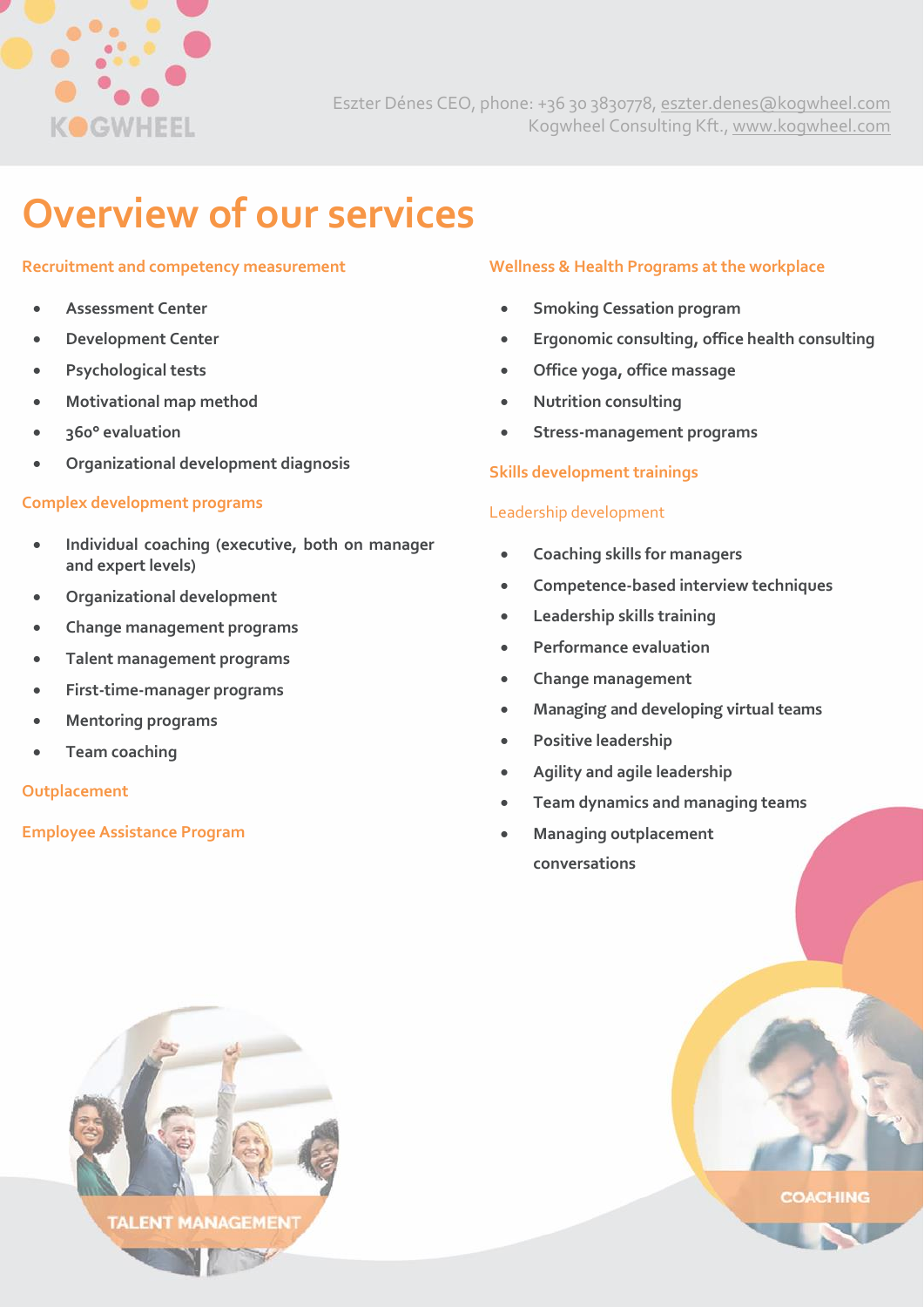

Eszter Dénes CEO, phone: +36 30 3830778, [eszter.denes@kogwheel.com](mailto:eszter.denes@kogwheel.com) Kogwheel Consulting Kft., [www.kogwheel.com](http://www.kogwheel.com/)

#### **Personal effectiveness**

- **Time management**
- **Project management**
- **Self-awareness & managing different personality types (based on DISC, MBTI, etc.)**
- **Emotional intelligence (EQ)**
- **Career planning and management**
- **Conflict management**
- **Resilience**
- **Stress management and burnout prevention**
- **Problem solving and decision making**

#### **Communication trainings**

- **Assertive communication**
- **Intercultural communication**
- **Non-violent communication**

**EMPLOYER BRANDING** 

- **Culture-specific trainings**
- **Presentation skills**
- **Negotiation skills**
- **Customer-oriented communication**
- **Sales training**

#### **Developing new attitudes and mindset**

- **Growth mindset**
- **Creativity & innovation development**
- **Service design, design thinking**

#### **Developing collaboration**

- **Team building, developing collaboration**
- **Intercultural collaboration development**
- **Multi generations in the workforce – building collaboration**
- **Equal opportunities & diversity management training**
- **Mobbing at the workplace – prevention, recognition and intervention**
- **Team coaching**

#### **Developing facilitation, coaching and consultation techniques**

- **Train the trainer training**
- **Workshop moderation and facilitation**
- **Coaching skills development**
- **Mentoring and knowledge sharing**

### **We offer customized trainings upon individual requests!**



OUTPLACEMENT